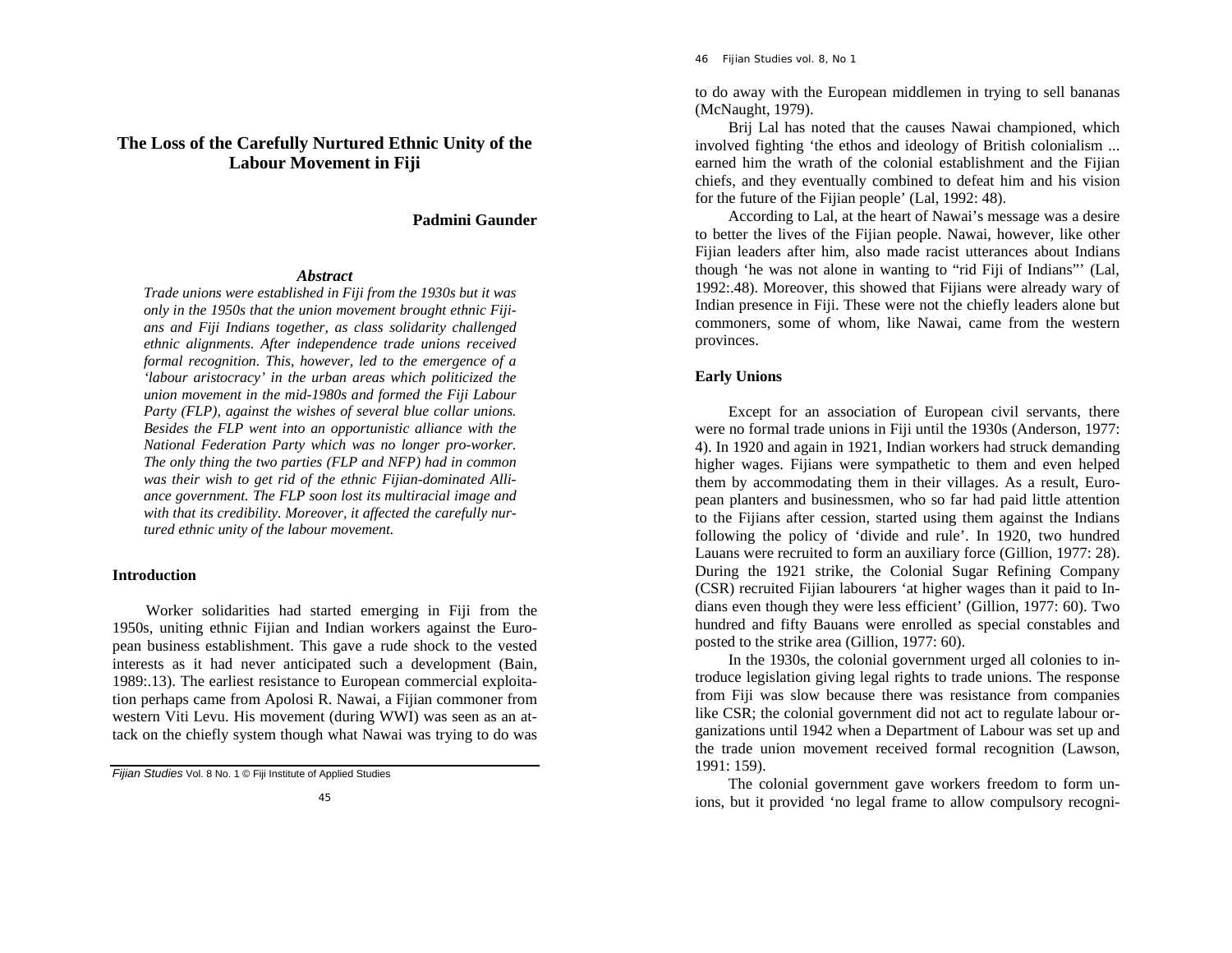tion of unions' as the state 'in collusion with capital undermined any real possibilities towards collective bargaining' (Plange, 1986: 15). Such legal recognition of unions through legislation came only in 1976, a few years after Independence.

*Loss of Ethnic Unity in Labour Movement* 47

It has been suggested that personal advancement in the political sphere was a strong motive for involvement by Fiji Indian leaders in union activities. Because Fijian voters could not be a source of political support, (owing to communal voting) they received little attention from Fiji's Indian leaders. There are, however, some exceptions. In 1959, B. D. Lakshman (an Indian) formed the Fiji Trade Union Congress. His associates in the new organization were James Anthony, Apisai Tora, and Michael Columbus (Hince, 1990: 18). The four of them belonged to four different ethnic groups (James Anthony is part Indian, Apisai Tora is Fijian and Michael Columbus is part0-European/Fijian). A small group like that was not indicative of a general trend but at least it was a start.

The unions were ethnically based initially because of the pattern of employment 'but overt racial exclusion clauses were not common until the late 1950s' (Anderson, 1977: 9). After the 1959 riots in Suva by the Wholesale and Retail Workers General Union (WRWGU) members under Apisai Tora and James Anthony when Fijian chiefs intervened to calm the rioters, ethnically exclusive unions for Fijians were actively encouraged by the establishment.

### **Aftermath of the1959 Strike**

The most significant aspect of the 1959 strike was the cooperation between Indian and Fijian workers against white employers (Bain, 1989: 17). 'The appearance of a coalition between Indian workers and Fijian workers combined as a more or less united proletariat against white domination and exploitation was very disturbing to the chiefs', claims Bain. More than to the chiefs, I would say that it was disturbing to the European vested interests who enlisted the help of the Fijian chiefs.

'The Fijian workers were weaned quickly from their new found alliance and the status quo ante was quickly restored' (Bain, 1989: 18). Bain's patronizing language suggests that he considers the Fijians as naïve and trusting and open to manipulation. The chiefs are credited with quelling the riots, but B. D. Lakshman, a leading trade unionist and Member of the Legislative Council, seemed to have played a more important role. Hince noted that the official report, after praising Lakshman for his public action, 'widened such praise to include Fijian chiefs' (Hince, 1990: 20).

After the disturbances, the chiefs encouraged the formation of separate Fijian unions in all major industries so that Fijians would not be 'corrupted' or 'led astray' by 'Indian agitators' (Bain, 1989: 18). Bain claims that the chiefs did it to maintain their status quo.

The 1959 riots in Suva were seen by most as a 'racial' phenomenon with Fijian and Indian workers joining forces against the Europeans and attacking their properties. According to Heartfield, the report of the riots to the Fiji Legislative Council by Chief Justice A. G. Lowe 'established beyond doubt that the riots contained an anti-European motive' (Heartfield, 2002: 76).

Heartfield, however, questions the validity of this claim. Europeans suffered the most because of their greater wealth but Chinese and Indians also suffered losses. So it was not anti-European but 'anti-poverty'. The protest and strike were not 'racial' as far as the leaders of the strike were concerned 'but the means to advance a legitimate economic demand' (Heartfield, 2002: 77). Heartfield suggests that it was the *Fiji Times* editor, Len Usher, who 'first introduced a racial element into the reporting'.

Rather than appreciating the role of the Fijian chiefs as peace makers in calming the mob<sup>1</sup> and stopping the rioting, Bain is critical of the chiefs, claiming that they tried to divide the Fijian and Indian workers on 'racial' lines in order to maintain their status quo. It was the European vested interests who wanted to stop the Fijians and Indians coming together and challenging their status quo just as in the 1920s, they tried to stop the Fijians and Indians getting together by using Fijians against the Indians when the Indians went on strike.

In 1959, Fijian chiefs were called upon to calm the rioters. The chiefs had been moderators and against any violent change. As Ratu Sukuna was called to support the banishment of Nawai in 1917, the chiefs who addressed the unruly crowd at Albert Park in 1959, and to put an end to the rioting. Included in chiefs was the highest chief, Ratu George Cakobau, and other high chiefs like Ratu Edward Cakobau, Ratu Penaia Ganilau and Ratu Mara. 'Ratu Edward expressed his shame that the Fijians had been led on by "other people" who were using them for their own ends. The same theme was hammered home even more forcefully by Ratu Penaia Ganilau'

48 *Fijian Studies* vol. 8, No 1

<sup>&</sup>lt;sup>1</sup> This was a role they successfully played again in 1968 as Norton notes (1990: 102).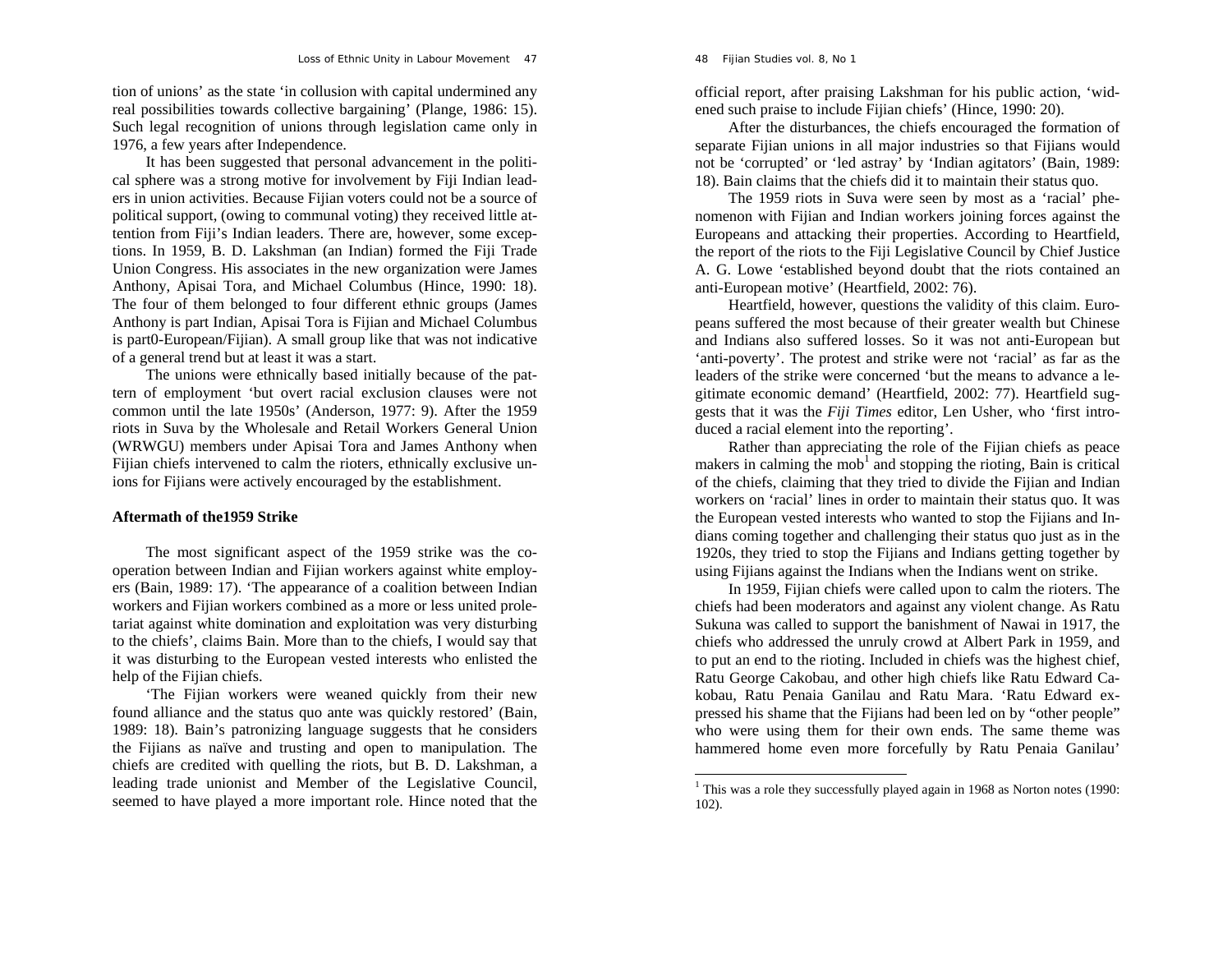## (Bain, 1989: 16).

Elsewhere, however, Bain writes appreciatively of Ratu Edward. 'His warm charm, innate dignity and gentle courtesy were to win hearts around the world ... and above all in his capacity to transcend race in his wide-ranging friends and admirers. He was a significant and successful breaker of racial divides in Fiji itself – always considerate, never condescending, and the teller of stories … he was rarely without a willing audience, and it was invariably interracial. Not for nothing, had he been one of the founders of the Union Club in Suva where Fijians, Indians, Europeans and part-Europeans met and mixed in colonial days when it was the exception so to do' (Bain, 1989: 30). Bain describes Ratu Edward as a 'breaker of racial divides in Fiji' in one place and in another, mentions him as a chief who tried to stop the Indian and Fijian workers coming together against the vested interests.

If the workers of the two ethnic groups coming together meant rioting and destruction, then perhaps the chiefs were astute in believing it was better to have separate unions for Fijians. The chiefs also believed that the Fijians were being used by others for their own ends. The chiefs were for a gradual change, rather than a sudden one, which would ensure Fijian rights and protect their culture.

However, it proved impossible for the establishment to stop the workers from joining hands in a common cause. Anderson noted that the splinter ethnically based unions that arose were not successful in the long run and most had a fairly short life span, one of the main reasons for this being the small size of most of these unions (1977: 8). The only one to survive was the Fijian Teachers' Association.

### **Trade Unions and Political Parties**

When party politics started in Fiji in the 1960s, the two major parties represented the workers (Federation Party later known as National Federation Party) and the capitalistic Alliance Party. The founder-leader of the NFP, A.D. Patel, was a capitalist but he was against exploitation so he fought hard to stop the exploitation of the farmers by European vested interests. Similarly, though Ratu Mara, the leader of the Alliance Party, led a political party supported by the capitalists, he, like Patel, was against exploitation. So when Patel succeeded in getting a better deal for the farmers through the Denning Award in 1969, Ratu Mara, as Chief Minister, was supportive of taking measures to stop the exploitation of farmers by the Australian monopoly, the CSR. Patel died before Independence. The first elected Parliament in 1972 had trade union leaders on both sides. Sakeasi Waqani-

vavalagi, who represented the Mineworkers' Union, was on the government side, and controversial union leader, Apisai Tora, was with the opposition NFP. Ratu Mara had said that his government wanted the workers to receive t larly, the NFP leaders helped not only the sugarcane farmers but<br>also other workers. An Opposition Member of Parliament, K. C.<br>Ramrakha, a lawyer, used to be the president of the Fiji Teachers'<br>Union for several years unti ries and conditions of work improved considerably. According to Deryck Scarr, the 'Alliance government could fairly be credited with having assumed responsibility since the mid-1970s for expand ing employment and incomes by putting financial and technical<br>support into developing natural resources' (1988: 27).<br>If the Alliance Party was becoming more pro-worker, the NFP<br>was becoming less worker-oriented. Patel had

workers as the next group to champion after the sugarcane farmers.<br>But under its new leader, Siddiq Koya, the party no longer showed<br>an interest in the mineworkers who were victims of exploitation.<br>Slowly, it was beginning

cant. Anderson noted: 'The success of the union movement in<br>avoiding such a split would seem to be due to a conscious effort to<br>exclude racial differences in organization and among office holders.<br>It is common for the top

An important step in the development of trade union solidarity in Fiji was the formation in 1951 of the Fiji Industrial Workers' Congress (FIWC). In 1967 it changed its name to the Fiji Trade Un-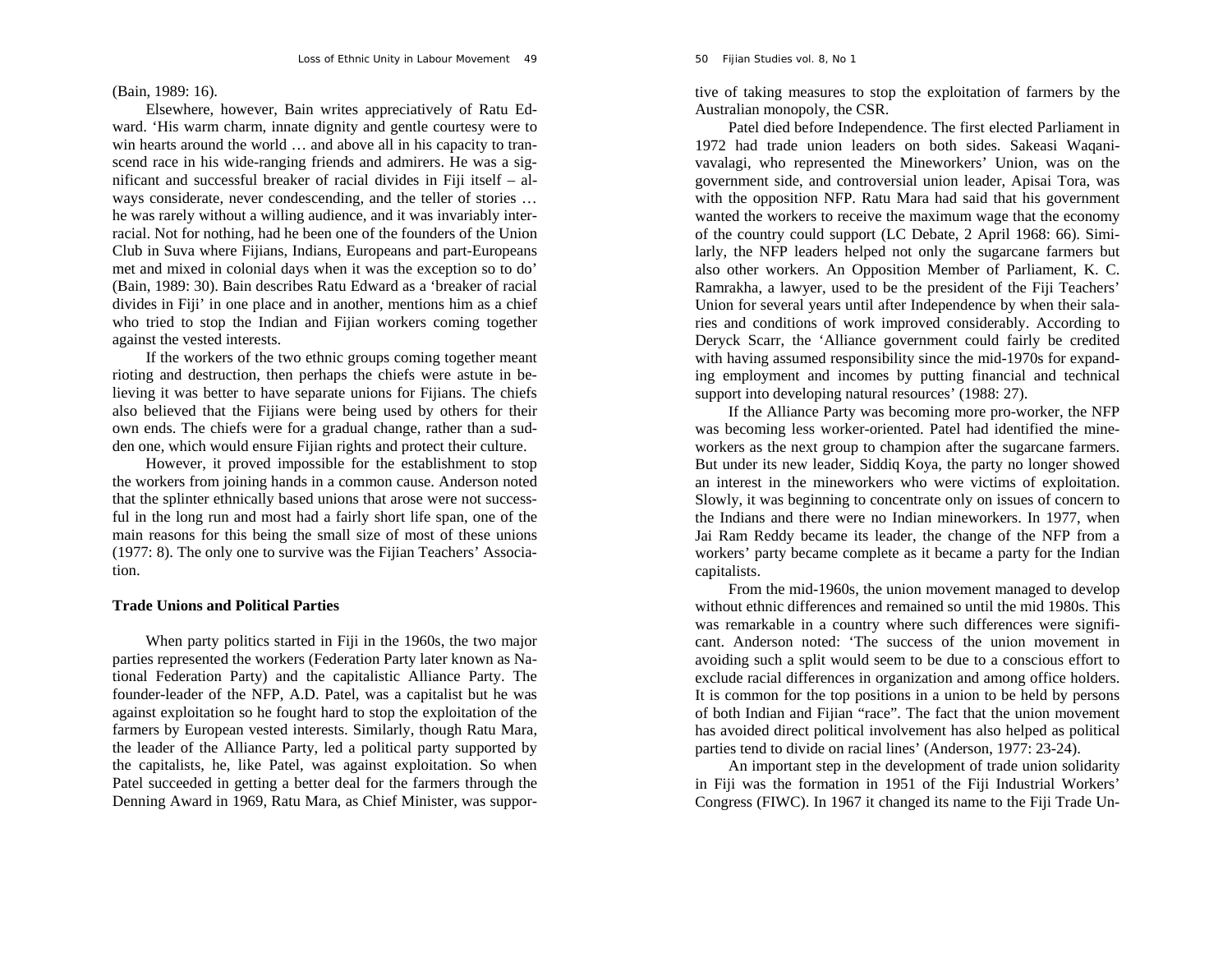ion Congress<sup>2</sup> (FTUC) and became affiliated to the International Confederation of Free Trade Unions (ICFTU). James Raman was the Secretary of the FTUC from 1972 to 1988, when he was replaced by Mahendra Chaudhry who had been the Assistant Secretary (Hince, 1996: 27-28). In 1973, a few unions broke away from the FTUC and organised another national body called the Fiji Council of Trade Unions (FCTU) (Fiji Ministry of Information, 1980: 68).

The growing strength of organised labour and recognition of trade unions by the Government made it imperative for employers to form their own organisation so that they could also have a united voice. In 1960, an association of employers, called the Fiji Employers' Consultative Association, was formed. The main aim of the Association was to protect the interests of its members and to provide consultative services to the members on industrial relation matters (Fiji Ministry of Information, 1980: 68-69).

In 1964, the Trade Disputes Ordinance was adopted. The main provision of the legislation was the inclusion of settlement of disputes in certain situations by reference to compulsory arbitration. A problem which began to cause a lot of friction was the one of recognition of unions by their employers. Since it was Government policy to promote collective bargaining, Government realised that recognition was an essential pre-requisite to its effectiveness. The Recognition Act came into being in late 1976. The main criteria entitling union recognition for the purpose of collective bargaining was that the union must have as its members more than 50 per cent of the persons eligible for membership. The Permanent Secretary for Labour was empowered under the Act to issue a compulsory recognition order after having been satisfied himself that the union has the requisite membership of more than 50 per cent of the eligible persons (Fiji Ministry of Information, 1980: 69).

## **Tripartism**

A Tripartite Forum was formed in December 1976 to achieve a balanced approach in matters of national interest. The Forum was made up of representatives from the Fiji Trade Union Congress, Fiji Employers' Consultative Association and Government. The Forum

sought to reach a common understanding when dealing with issues which affected the national interest such as industrial relations, job creation, and greater flow of investment and general economic and social development of the country. The Tripartite Forum had no statutory authority; the three parties involved had voluntarily come together and had agreed to abide by the Forum's decisions voluntarily.

From 1977, the Tripartite Forum played a key role in workeremployer interaction. One scholar had this to say about tripartism: 'I regard tripartism…as the philosophic cornerstone of sound, progressive and equitable industrial relationships' (Hince, 1996: 4). Another scholar, however, believed that in Fiji while this 'corporatist approach to labour management attempted to institutionalize union leaders toward "responsible" unionism and create industrial peace' it also 'effectively undermined the more militant Fiji Council of Trade Unions (FCTU)' by incorporating the FTUC (Naidu, 1987: 215). The fact remains that the FTUC was the original organisation while the FCTU was a breakaway one which was fairly new at the time the Tripartite Forum was established.

The Prime Minister chaired the Forum. The sub-committees which operated indicated the overall breadth of the tripartite consultations. It was further noted about the working of tripartism in Fiji: 'Whilst the processes of the Forum were consultative, government inevitably sought to honour agreements' (Hince, 1996: 52). Until 1984, the Tripartite Forum had a stabilising effect on the country's economy and the industrial relations scene because of its voluntary commitment to work out a balanced solution that was satisfactory to the parties concerned, and to Fiji as a whole.

## **The Achievements of the Union Movement**

The period between 1970 and 1984 was one of positive achievements for the union movement, though it is said that an attempt was made to control union action through the Trade Dispute Act of 1973 which 'weakened trade unionism in Fiji' (Naidu, 1987: 215). It, however, strengthened the position of labour bureaucrats 'as spontaneity of action from the rank and file was all but legislated out of existence' (Naidu, 1987: 215).

By 1975, the strength of the Fiji Public Service Association, arising from its increased membership and financial security, enabled it to appoint a full time General Secretary, Mahendra

 $2$  It, however, had nothing to do with the B. D. Lakshman-led grouping of unions under the same name established in 1959.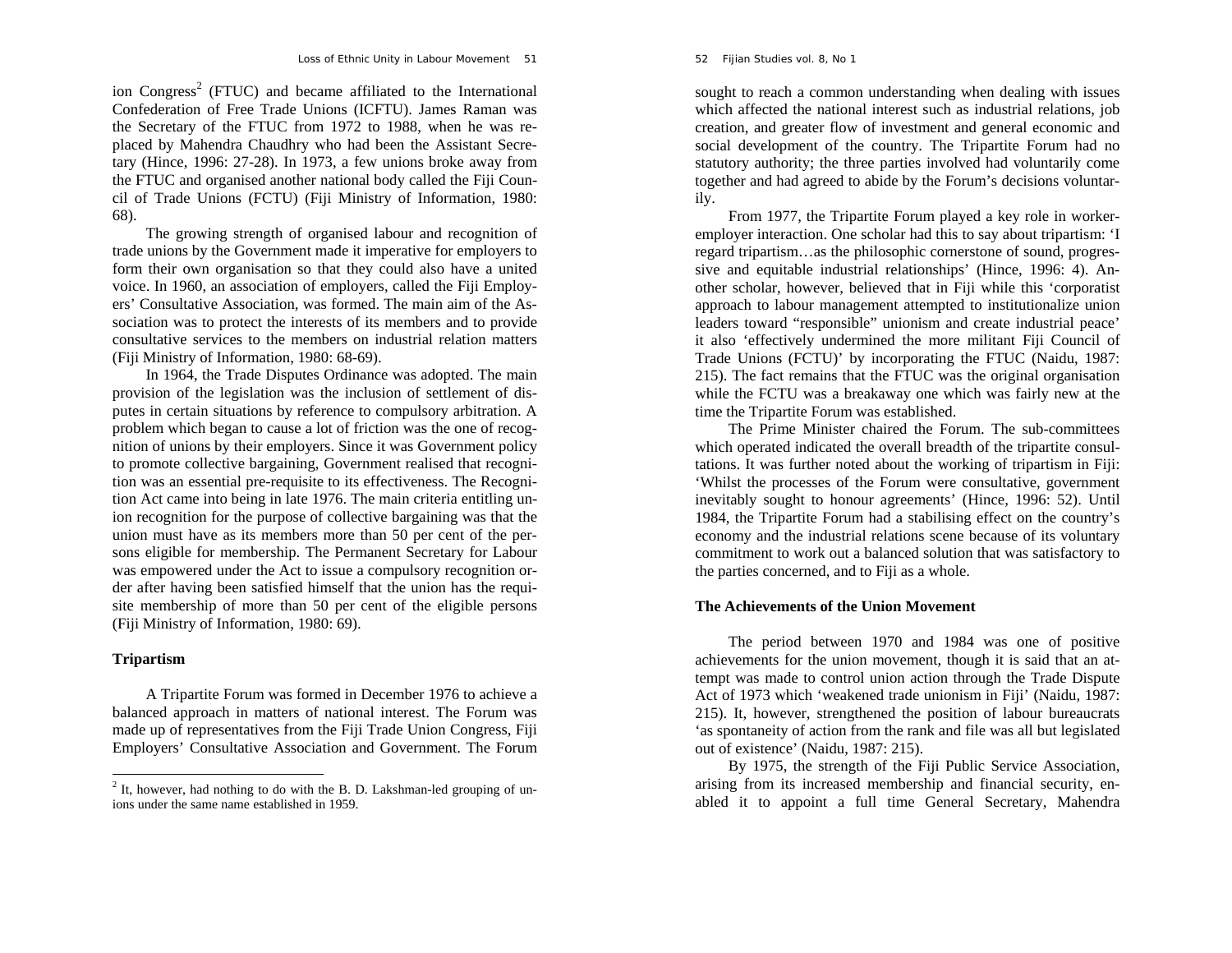Chaudhry; by the late 1970s, both the government and the public were aware of 'the emerging power of the FPSA as a union' (Leckie, 1988: 149-50).

After independence, the workers of Fiji led by their unions enjoyed a remarkable degree of success in improving their wages/salaries and conditions of work by remaining politically neutral and ensuring multiracialism in the unions. The civil servants gained substantial salary increases and improvements in working conditions. The FPSA 'proved to be a remarkably successful union' and its success was attributed partly to the personality of Chaudhry who gave it a strong 'bargaining image' (Leckie, 1988: 167). It also acquired a 'reputation for submitting well researched papers' (Leckie, 1988: 167). It was, however, accused of opportunism. This accusation of opportunism stemmed mainly from its ability to display 'a range of attitudes and tactics' (Leckie, 1988: 167).

The improvement in salaries, however, led to 'the formation of a labour aristocracy' in the urban areas which became too demanding and ignored the plight of the rural and other blue collar workers (Plange, 1986: 21). The labour aristocracy largely ignored the farm labourers, plantation and other rural based workers (Hince, 1996: 6). Not only was the government salary bill already out of step with rural incomes, it seemed out of touch with reality when compared to what was being paid to the destitutes of the nation – a widow with two adult unemployable crippled children and no family and community support and no income at all received \$30 a month from the social welfare department's destitute allowance scheme (Scarr, 1988: 27).

'Nearly two thirds of all Fijian households were at risk of poverty', noted Robertson and Tamanisau (1988: 30). Yet the trade unions were demanding higher pay for their urban workers at the expense of rural dwellers, failing to pay heed to the warnings of the Reserve Bank that the national economy could not afford it. In 1984, according to the International Monetary Fund salaries in Fiji were 15 per cent too high for what the economy could sustain. Such a statement might be doubtable as IMF and the Reserve Bank always took a pro-business stance. All the same the urban workers seemed to have been getting more than the country could afford and the Government felt justified in imposing a wage freeze in 1984 after implementing the Nicol and Hurst report.

## **Nicol and Hurst Report and the Wage Freeze**

The Nicol and Hurst job evaluation report, which was presented in 1982, met with protest from all sides including the FPSA which criticized it 'for seeking to widen the gap between those at the top and those at the bottom of the salary scale' (Howard, 1987: 116). When negotiations failed to reach any agreement after several months, it was decided to send it for arbitration. There was 'uncharacteristic solidarity' (Howard, 1987: 116) against the union with even the opposition NFP condemning the unions. NFP leader Jai Ram Reddy stated that 'it was a pity that while 1500 sugar workers and many other workers faced redundancy, civil servants were going to arbitration for implementation of a pay grading report' (quoted in Howard, 1987: 116).

In November 1984, the Finance Minister in his budget for 1985, proposed an immediate wage freeze. 'The union response was one of outrage… and that it made a "complete mockery" of the 1984 Tripartite Agreement' (Howard, 1987: 117). Kevin Hince noted that the government failed to consult the Tripartite Forum and unilaterally imposed the wage freeze (Hince, 1996: 52). It was, however, the government's position that another wage increase would have adversely affected the rural-based workers who were in the majority. The Economic Summit called to discuss the freeze in February 1985, was boycotted by both the NFP and the FTUC (Scarr, 1988: 28).

When the government imposed the wage freeze the unions hit back by politicizing the union movement. The wage freeze was the immediate reason for the formation of the Fiji Labour Party (FLP) and the fall of the Alliance government in 1987. It was a timely move to have a Labour Party as the opposition NFP had become almost defunct. The new party soon lost direction and went into a coalition with the NFP though the policies of the two parties were very different. The Labour Party which claimed to be for the downtrodden and talked of 'social justice' and a 'caring' government (Robie, 1989: 215) did not seem to care about the plight of the majority of the population which still lived in the rural areas because it was dominated by the labour aristocracy.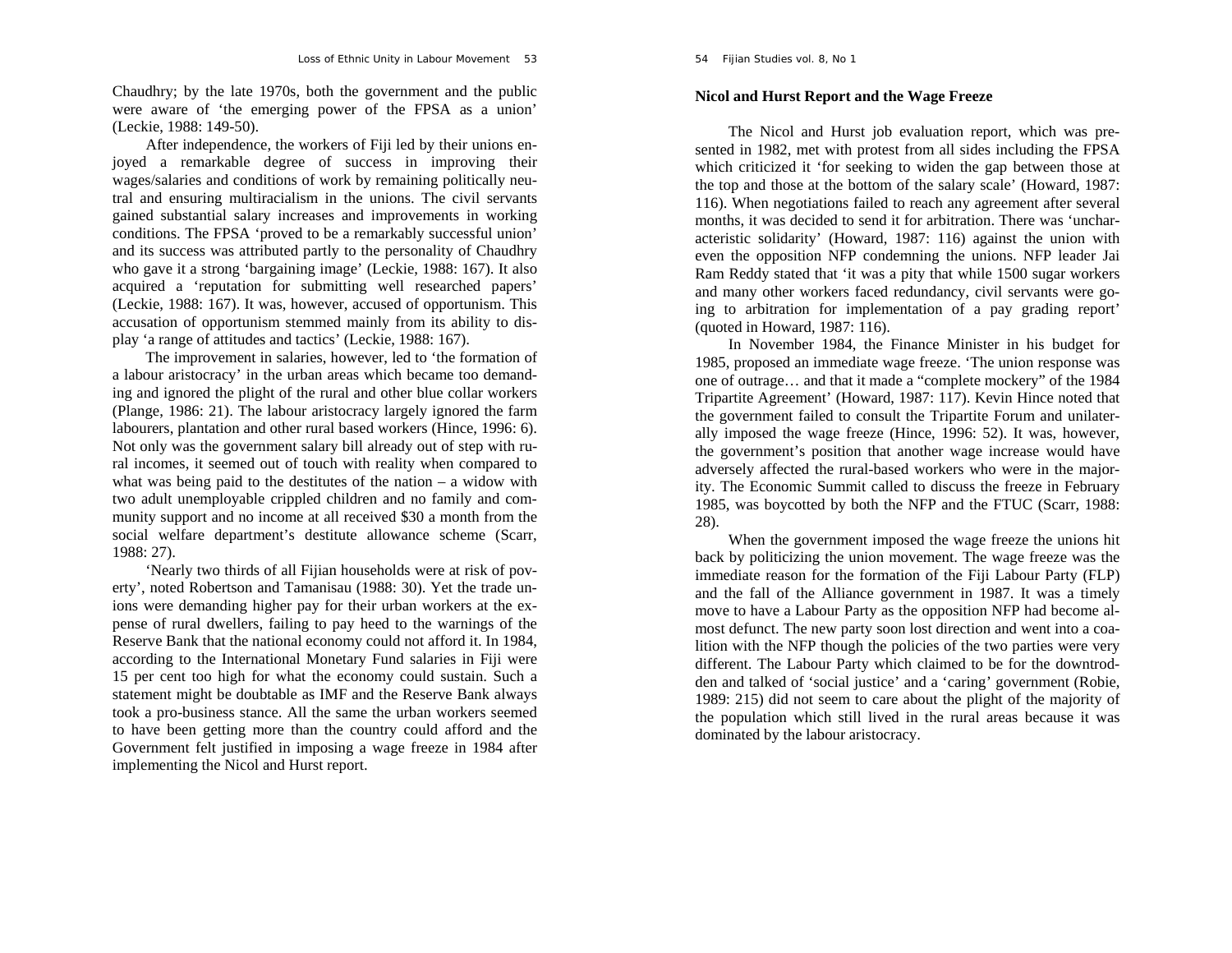## **The Success at Nadi Airport and the Failure at Vatukoula Goldmine**

A significant achievement of the union movement was in the aviation industry. At Nadi Airport, Qantas maintained aircraft and facilities. After several industrial actions by the airport workers, who had problems with Qantas, Air Terminal Services (ATS) with worker participation, was established in 1981 to take over from Qantas. The Prime Minister applauded the establishment of ATS. The initial plan was for a state-owned enterprise under the Air Pacific Company. 'With intensive negotiations and unfailing efforts by the union's leader, government finally agreed to remain only a majority shareholder with the union members owning the rest' (Plange, 1986: 21-2).

The ATS was a joint venture operation between the Civil Aviation Authority of Fiji which held 51 per cent of the shares and the workers who hold 49 per cent. The company was formed to take over the catering and ground handling services at Nadi International Airport when QANTAS decided to withdraw from providing these services (Hince, 1996: 33).

What marred the achievements of the union movement in the period after Independence was the demise of unionism in the goldmining industry at Vatukoula. Vatukoula was a specific example of the failure of unionism outside the main urban areas. This was the most noticeable failure in the union movement in the post Independence period.

The initial problem of the mineworkers union was in finding a sincere and dedicated leader. Sakeasi Waqanivavalagi seemed to have been the first responsible leader they had. Waqanivavalagi, who was elected to the Legislative Council in 1966 and became an Alliance parliamentarian in 1972, however, was not the usual trade union leader. Before his appointment, the mineworkers' union appeared to be in disarray with yet another of its secretaries charged with embezzlement. At the invitation of the mineworkers' union executive, the colonial administration intervened, suggesting Waqanivavalagi as successor to the secretary but since he was not a mineworker, he did not have first hand knowledge of their problems. Waqanivavalagi became the mineworkers' union secretary in 1962. He was an outsider, who was 'unfamiliar with the harsh demands of [the mineworkers'] trade'. He had been taught 'the principles of "responsible" trade unionism at Oxford and Harvard' (Emberson-Bain,

1994:  $185$ ).<sup>3</sup> When he became the Mineworkers Union secretary, he encouraged the Joint Consultative Council which was accepted as a forum for Emperor Gold Mines and the Fiji Mineworkers Union.

It is claimed that Waqanivavalagi 'turned labour management relations at the goldmines into a model, even if temporarily, for the country' (Plange, 1986: 19). Ironically, the living standards for workers at the mine remained far below what was acceptable, as Emberson-Bain noted three decades later. More importantly, the mineworkers did not share the view that relations between labour and management at the goldmine was a model for the country, as is evident from their desire to get rid of Waqanivavalagi.

When R.D. Patel called for nationalization of the gold mine in 1967, Waqanivavalagi failed to support his call. Patel even criticized the perks and the luxurious lifestyle enjoyed by the expatriate officers at the mine (Legislative Council Debates, 1 Sept. 1967: 593). This should have been the signal for Waqanivavalagi to expose the shocking living conditions of the mineworkers. The opportunity was not taken by Waqanivavalagi to highlight the contrast in the facilities given to the indigenous mineworkers and their families and their expatriate bosses.

Waqanivavalagi, as an Alliance Member of the Legislative Council was in a good position to highlight this sorry state of affairs at the goldmine and persuade the government, which was a partly elected government, to take remedial action. The opposition also would have been supportive of any such move as at that time it supported government policies which were in the interest of the nation. Waqanivavalagi was short-sighted in thinking that the grants from the government given to the company would solve the problem of the mineworkers whom he represented by expanding employment opportunities.

He did not try to improve the living conditions of the workers; his only interest seemed to have been in getting more money from the government. It was when there was a request for more aid to the gold mining industry in 1967, that R.D. Patel first advocated nationalization of the goldmine (Legislative Council Debates, 1 Sept. 1967: 595). The NFP opposed further aid but no one spoke in support of R. D. Patel's call for nationalization at that time. Neither the

 $3$  Labour department gave fellowships for selected union members to undertake courses in labour economics and labour studies abroad. Waqanivavalagi had undertaken study abroad under such a fellowship.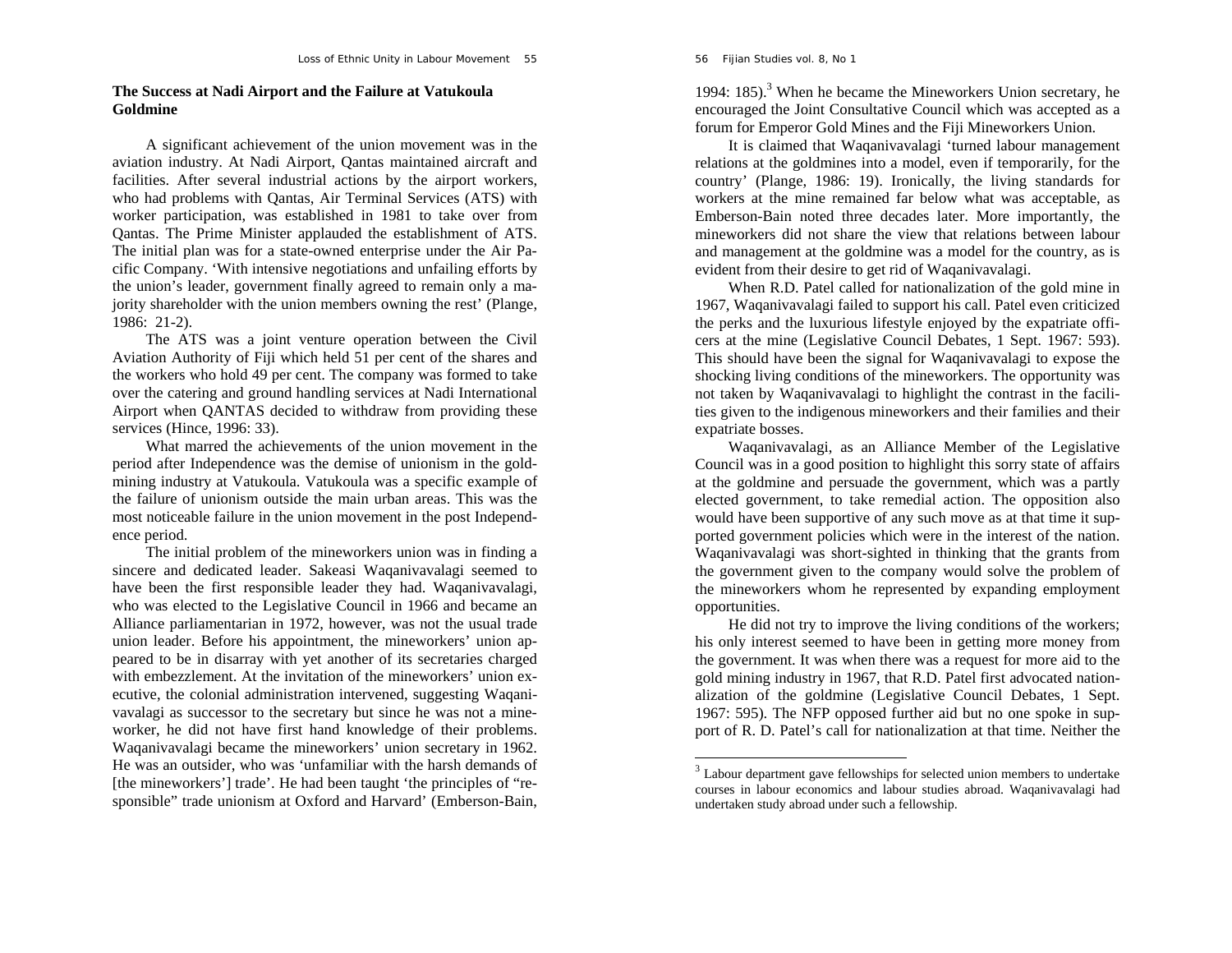government side which had a union official from Vatukoula, Sakiasi Waqanivavalagi, nor the opposition to which R. D. Patel belonged spoke in favour of such a move though a year later the NFP advocated such a policy. One scholar has noted that 'nationalisation of the gold-mining industry' was in the NFP's manifesto for the August 1968 by-elections (Lal, 1992: 203).

A few months after the by-elections, the NFP, through R. D. Patel, introduced a motion in the Legislative Council calling for the nationalization of the goldmine (Leg. Co., 30 Jan 1969: 151-163). A European member on the government side, in opposing nationalization, claimed that it was against the very notion of a 'free' society and it would spell doom for further overseas investment (Emberson-Bain, 1994: 177). Emberson-Bain has claimed that nationalisation of the goldmine 'had crystallized into a central issue' in the party's 'electoral platform'. But A.D. Patel died in October 1969, before the next general elections which was in 1972 and Vatukoula did not feature in it at all. Siddiq Koya, who had become the NFP leader after Patel's death, himself, admitted that the only thing the party advocated in the 1972 general elections was free education.

In introducing the motion calling for the nationalization of the Vatukoula goldmine, R.D. Patel said he was doing it 'in the interest of national economy' and 'in the best interests of our country' (Leg Co., 30 Jan 1969: 152). He further said that nationalization of the goldmine was not 'for the benefit of any particular race, any particular party, or any particular group of people but for the whole state of Fiji' (Leg. Co. 30 Jan 1969: 153).

A. D. Patel might have wanted to make the goldmine a major policy platform. It would have been logical to do so, for by then the NFP was about to achieve the two major victories it had been fighting for – the end of colonialism and exploitation by the CSR Company. So Vatukoula would have given him a new issue to fight for and it would have also brought the party the Fijian support that Patel had been seeking to make it a multiracial party not only in name but in reality. But he did not live to see it happen. The new leader of the party, Siddiq Koya, did not seem to have any interest in the mineworkers' welfare. Perhaps this was the earliest indication that the NFP under its new leader was fast changing from what it originally was to an ethnic opposition.

Dissatisfaction at Waqanivavalagi's leadership as the Secretary of the mineworkers' union culminated in the nomination of Apisai Tora, a member of the NFP, for the position. Tora, however, did not

become the secretary of the union as his nomination was invalidated in 1967 because the Trade Union Ordinance prohibited any person from holding office in more than one union (Emberson-Bain, 1994: 186). Navitalai Raqona, a young underground miner, was later elected as the secretary.

In 1978, for the first time, the mineworkers pressed the case for nationalization. 'And for a while, the possibility of a government purchase of the mine was seriously entertained' (Emberson-Bain, 1994: 205). In January 1978, the Prime Minister visited Vatukloula and 'announced the Government's decision to enter into negotiations with Emperor with a view of acquiring Emperor's operations in Fiji' (Parliamentary Debates, 24 Feb 1978: 95).

The Prime Minister asked Attorney General, Vijay Singh, to begin work on behalf of the government. Vijay Singh asked the Minister for Labour, the Minister of State for Lands and Mineral Resources and the Minister of State for Forests to join him in discussions with Emperor. Help was also provided by Commonwealth Technical Fund while other experts provided reports. Vijay Singh told Parliament that the last report was expected from Canadian experts after which a decision was to be made. So there was a 'delay as compared to the hopes that had been expressed by the Prime Minister in early January when he visited Vatukoula', Singh said (Parliamentary Debates, 24 Feb 1978: 96). Ratu Mara later noted that 'negotiations ultimately broke down on price, when the gap between the sides was too great to be bridged' (Mara, 1997: 140).

'Losing the battle for nationalization was another mark of the union's failure', noted Emberson-Bain (1994: 205). It is also not clear if this failure had anything to do with the opposition in the Alliance party (by mainly its European members) to nationalization. In 1970, when the decision was made to nationalize the sugar industry, Ratu Mara had the Fijians solidly behind him in everything he did and the Indian community wanted the CSR to leave so he was not worried about the reaction of the European community to his actions.

By the mid-1970s, he no longer enjoyed solid national support so he had to be more sensitive to criticism from all quarters. Besides he no longer had the support even of the NFP to nationalising the gold industry though initially, before Independence, it was the NFP which had suggested such a move for the good of the country.

Another reason for the government's reluctance to nationalize the goldmine could have been the negative publicity that its union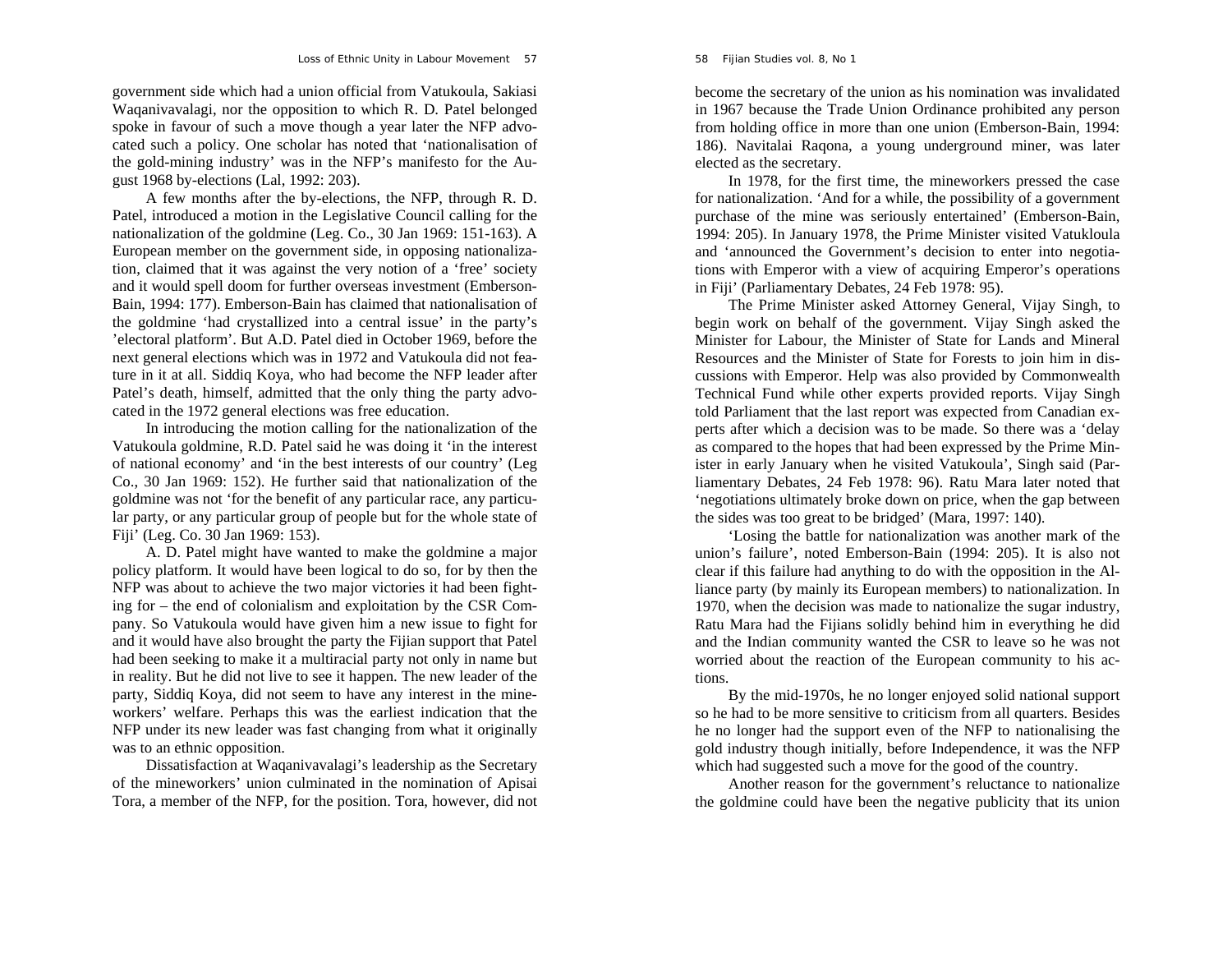officials generated. Navitalai Raqona, who succeeded Waqanivavalagi as the Mineworkers Union secretary, was a contrast to the latter not only because the former was a mineworker and had first hand knowledge of the problems. He was also very militant as a trade unionist, but by his flippancy, he mainly succeeded in making the union a laughing stock and soon people stopped taking him seriously. Hince noted: 'In 1977, the excuse of a specific strike of mineworkers was utilized by the company to refuse to re-employ active unionists' (Hince, 1990: 5). Later it is claimed that 'Government colluded with the employer to remove Navitalai Raqona, secretary of the union during the period of militancy, from office and ultimately deregister the union' (Hince, 1996: 5).

In 1972, the sugar industry was nationalised, putting an end to the exploitation of farmers by the Australian CSR company. The sugar cane farmers were fortunate to have had dedicated leaders like Swami Rudrananda and A.D. Patel to highlight their plight and fight for their redress. Unfortunately, the mineworkers did not have such leaders to fight on their behalf.

Almost a decade after nationalising the sugar industry, in 1981, ATS was established to take over ground handling at Nadi Airport from Qantas. If the creation of FSC only resulted in getting expatriate exploiters replaced by local ones as has been suggested (see Gaunder, 2007: 128), ATS was a 'multidimensional' success story (Hince, 1996, p.33) which was made possible by its union leaders refusing to politicize the union and concentrating on important issues that affected the workers. Rather than following the example of ATS, the advisers of the workers at Vatukoula in the 1980s decided to make it part of party politics of the FLP. They also failed to learn from the example of A.D. Patel, who in 1969, agreed to Ratu Mara's suggestion of making sugar a bi-partisan (non-political) issue (LC Debates, 23 April 1969: 543) and succeeded in his efforts to get a better deal for the cane farmers. The supporters of the mineworkers would have had better success if they had merely highlighted the problems rather than trying to turn them into party politics.

The Fiji Labour Party was established with support from several activists at USP, which included local and expatriate academics. They failed to realise that in a developing country like Fiji, unlike in western countries, getting rid of a proven leader, without a suitable replacement with clear policies to take over, can mean anarchy (Gaunder, 2006: 25). The activities of the FLP soon led to a split in the union movement.

#### **Conclusion**

In colonial Fiji, though formal recognition was given to trade unionism by giving workers the freedom to form unions, there was no legal framework for the compulsory recognition of unions. This came only after Independence as both the major political parties at that time were sympathetic towards the workers. What the leaders of the two major parties abhorred most was the exploitation of the workers especially by the European vested interests. The NFP which started as a party of the 'have-nots', however, started changing after independence and started concentrating on mainly issues that affected the Indians. Later, it became a party of the Indian capitalists.

Meanwhile, the Alliance Party, which started as a party of the capitalists in the country became more pro-worker. This change in the Alliance Party contributed towards improvements in the lives of the workers in the 1970s. But this itself led to the formation of a 'labour aristocracy' in the urban areas. The 'labour aristocracy' politicised the union movement in the 1980s. Besides, with the NFP no longer championing issues that affected the workers and having any concrete policies which were different from that of the Alliance, the need for a strong opposition to scrutinize the actions of the government and to make the Westminster system work effectively became imperative. The expectation seemed to have been that the Labour Party that would emerge would become a 'thoughtful'<sup>4</sup> and effective opposition, as the NFP had initially been, before it was ready to rule the country.

Unfortunately, the Fiji Labour Party did not become the opposition, 'thoughtful' or otherwise, while it became reduced to a predominantly ethnic Indian party by forming a coalition with the almost exclusively Indian NFP. This resulted in many of the ethnic Fijians who had supported the formation of the FLP withdrawing their support for the new party. So the major gains that the union movement had made in the 1960s and 1970s, such as developing without racial barriers and improving the working and living conditions of the majority of the people in the country, were all lost in 1987 following the military coup that overthrew the democratically elected labour led coalition government.

<sup>&</sup>lt;sup>4</sup> Goldsmith (1993) defines a 'thoughtful' opposition as 'characterised by consensus around the good and criticism of the bad; it justifies support where that is necessary or desirable, opposition where it is not'.